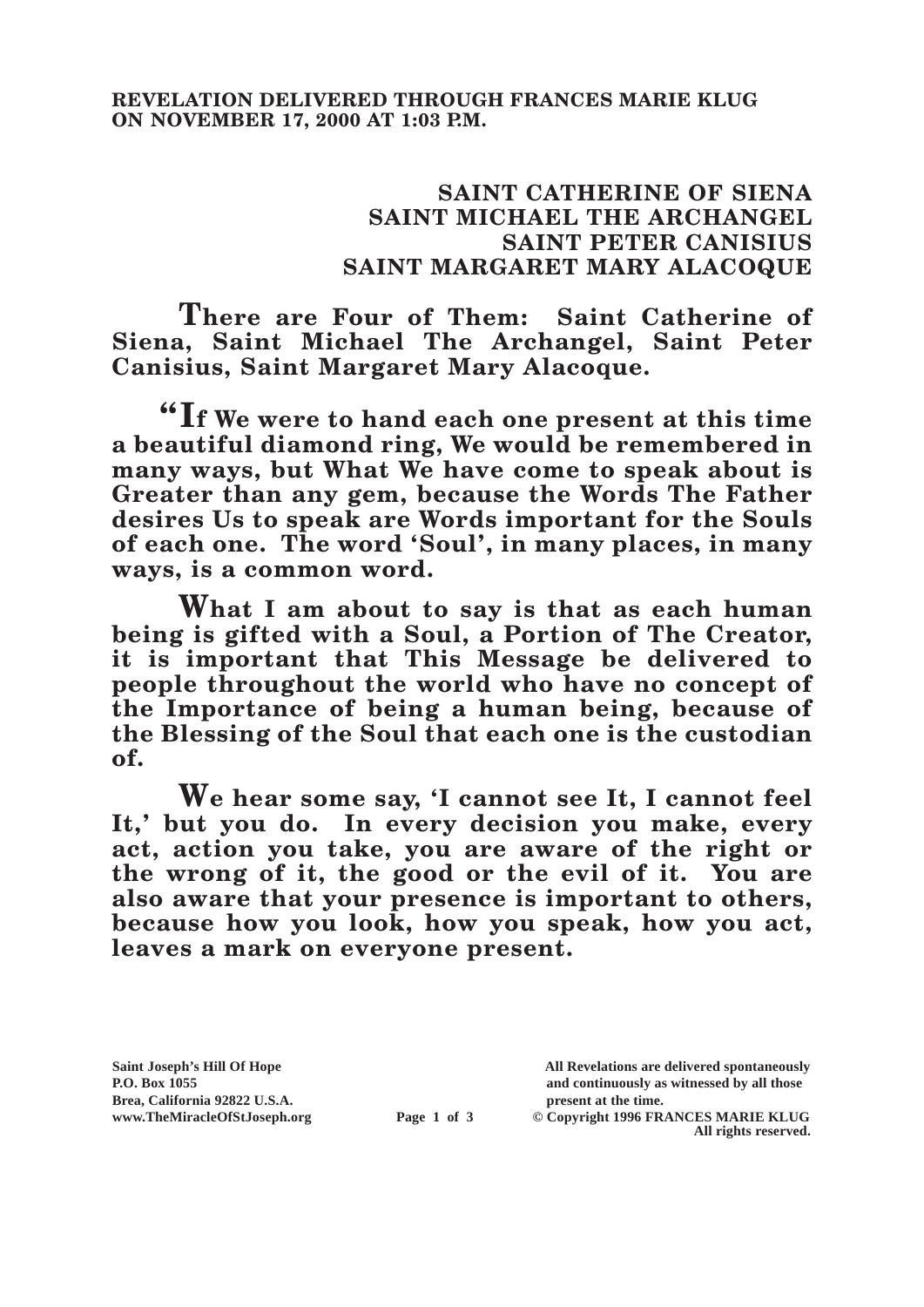**It is important that children be instructed on how important it is for them to be aware that how they look affects others mentally, morally, spiritually.**

**Today as We All gather, it is important that All that has been delivered thus far and All that is yet to come, be seen for the worth of It, because each Message has an important point, due to the fact that each human being is the custodian of a Portion of The Creator, and there is no place in the world that enough is being instructed upon regarding the Goal for human life, because human life is the custodian of a Soul, a Portion of The Creator.**

**All ages of human life should be aware that though the physical and the mental are important to each one, there is an unseen Portion, an unheard Portion that is the receiver of all that an individual thinks, does, speaks, uses, partakes in, and is definitely a tremendous, or has a tremendous effect on other human beings.**

**The Father allows so Many of Us to speak, so that those who write the Words, those who read the Words, will begin to better understand that when human life ends in the living way, it remains in a manner, a degree important for the Soul that each one received at the moment of conception, and this Soul, not human in Spirit or flesh, is a Portion of The Creator of All Things.**

**This Statement may not be easy to comprehend in Its fullest degree, but allow your imagination to see the Value of such a Gift, the necessity for** 

| Saint Joseph's Hill Of Hope   |             | All Revelations are delivered spontaneously |
|-------------------------------|-------------|---------------------------------------------|
| P.O. Box 1055                 |             | and continuously as witnessed by all those  |
| Brea, California 92822 U.S.A. |             | present at the time.                        |
| www.TheMiracleOfStJoseph.org  | Page 2 of 3 | © Copyright 1996 FRANCES MARIE KLUG         |
|                               |             | All rights reserved.                        |